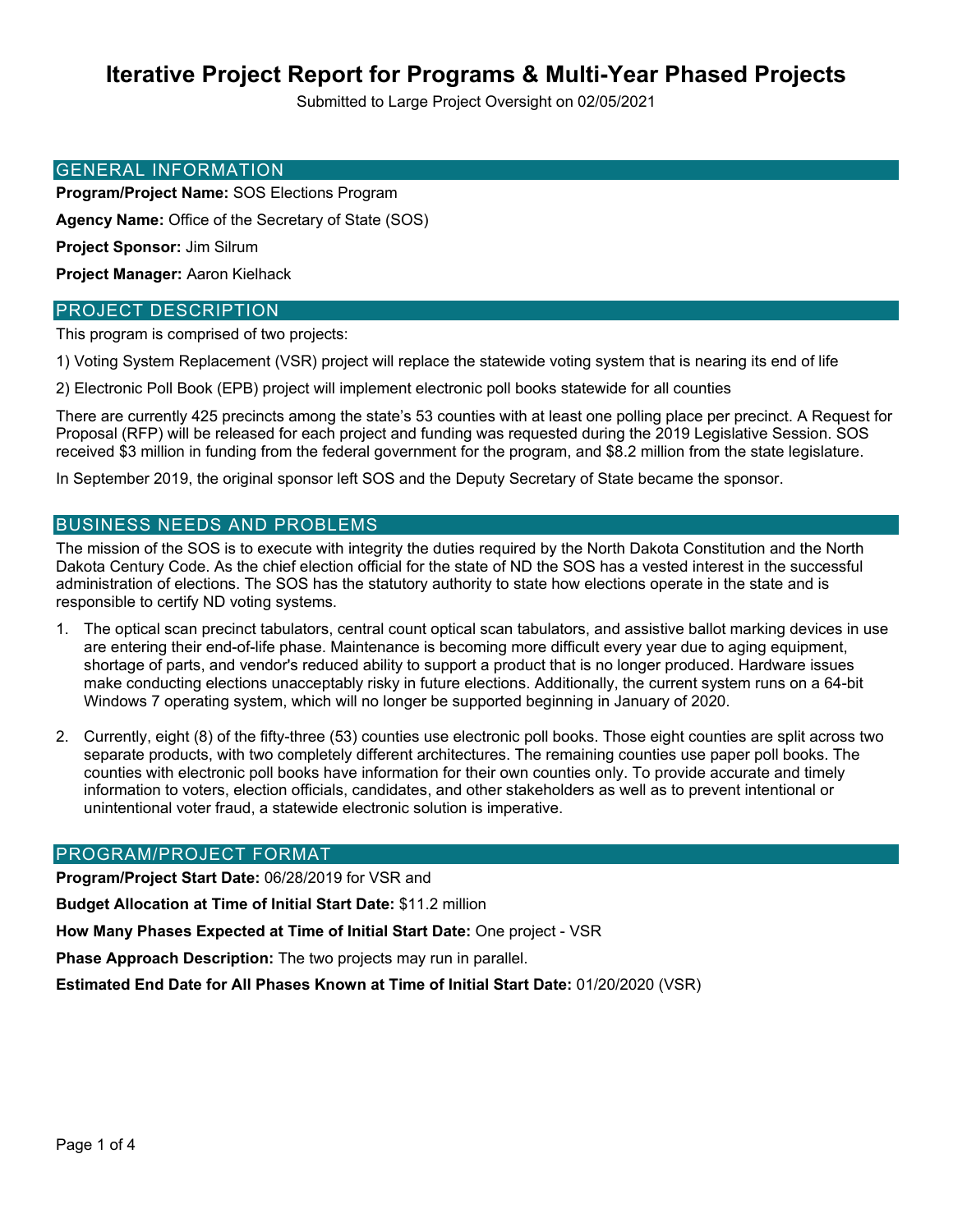Submitted to Large Project Oversight on 02/05/2021

# PROGRAM/PROJECT ROAD MAP

The program road map shows the high-level plan or vision for the program/projects/phases. It is intended to offer a picture of the lifespan of all the effort that is expected to be required to achieve the business objectives.

| <b>Project/</b><br><b>Phase</b> | <b>Title</b>                                  | <b>Scope Statement</b>                        | <b>Estimated</b><br><b>Months</b><br><b>Duration</b> | <b>Estimated Budget</b> |
|---------------------------------|-----------------------------------------------|-----------------------------------------------|------------------------------------------------------|-------------------------|
| <b>VSR</b>                      | <b>Voting Systems</b><br>Replacement<br>(VSR) | New statewide elections/voting system         | 6 months                                             | \$6,628,516             |
| EPB                             | EPollBook (EPB)                               | Statewide electronic poll book implementation | 4 months                                             | \$2,500,000             |

### **Notes:**

## PROJECT BASELINES

The baselines below are entered for only those projects or phases that have been planned. At the completion of a project or phase a new planning effort will occur to baseline the next project/phase and any known actual finish dates and costs for completed projects/phases will be recorded. The iterative report will be submitted again with the new information.

| <b>Project/</b><br><b>Phase</b> | Program/<br><b>Project</b><br><b>Start Date</b> | <b>Baseline</b><br><b>Execution</b><br><b>Start Date</b> | <b>Baseline</b><br><b>End Date</b> | <b>Baseline</b><br><b>Budget</b> | <b>Actual</b><br><b>Finish</b><br><b>Date</b> | <b>Schedule</b><br><b>Variance</b> | <b>Actual Cost</b> | Cost<br><b>Variance</b>        |
|---------------------------------|-------------------------------------------------|----------------------------------------------------------|------------------------------------|----------------------------------|-----------------------------------------------|------------------------------------|--------------------|--------------------------------|
| VSR                             | 05/02/18                                        | 06/28/19                                                 | 04/06/20                           | \$7,192,282                      | 04/06/20                                      | 0 days                             | \$7,129,297        | 0.8%<br>Under<br><b>Budget</b> |
| <b>EPB</b>                      | 05/02/18                                        | 01/13/20                                                 | 12/18/20                           | \$2,039,575                      | <b>TBD</b>                                    | TBD                                | TBD                | TBD                            |

**Notes:** VSR is wrapping up the Execution phase of the project and is expected to enter the Closeout phase at the end of April 2020.

VSR completed the Execution phase and implementation of the voting system as scheduled.

VSR had four contract amendments that added additional scope, cost and time to the project.

VSR closeout meeting was held on April 30, 2020 with SOS and ES&S in attendance.

EPB is still in the Planning phase as of January 2020 and the baseline budget and schedule have not been set.

EPB went into Execution on January 13, 2020

EPB development work was delayed in February 2020 due to the vendor focusing on other clients during the 2020 primaries and their original project manager quit the project in March 2020

COVID-19 restrictions moved the North Dakota June 2020 primary elections to vote by mail and EPB was not used as a result

Continued delays and issues (including demands for payment on uncompleted deliverables) with the vendor put the entire project and electronic poll pad system in doubt right up to the November 3, 2020 general elections, which consisted of vote by mail, early voting in person and Election Day voting in North Dakota (with fewer polling locations)

Despite several defects discovered with the system, it was used during the election with success that owed considerable gratitude from the NDIT, SOS, BPro and vendor team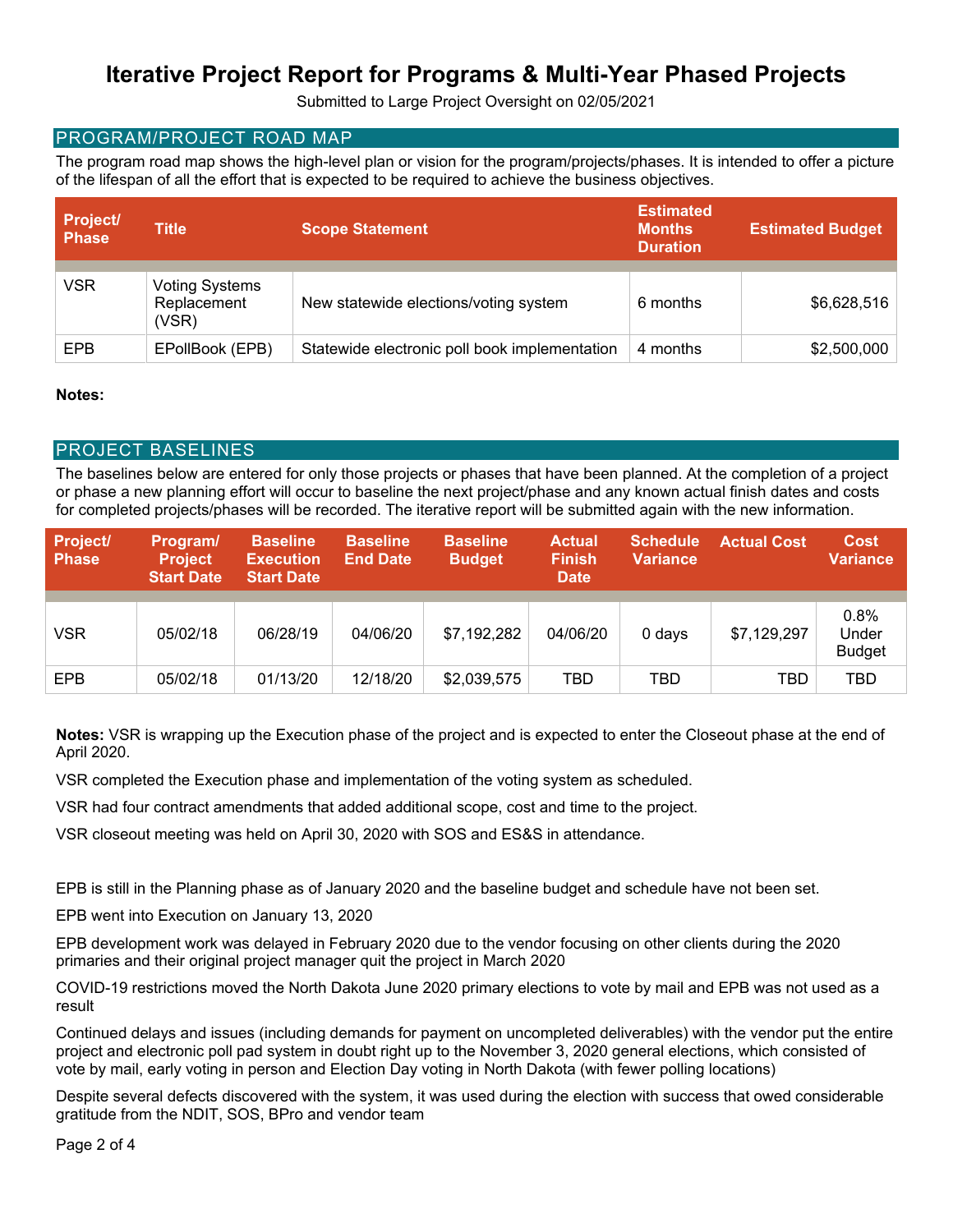Submitted to Large Project Oversight on 02/05/2021

As of February 2021, the project is still in progress and in the process of re-planning to finish up several remaining items

# OBJECTIVES

| <b>Project/</b><br><b>Phase</b> | <b>Business Objective</b>                                                                                                                                                | <b>Measurement Description</b>                                                                               | Met/<br><b>Not Met</b> | <b>Measurement Outcome</b>                                                                                                                                                                                                                                                     |
|---------------------------------|--------------------------------------------------------------------------------------------------------------------------------------------------------------------------|--------------------------------------------------------------------------------------------------------------|------------------------|--------------------------------------------------------------------------------------------------------------------------------------------------------------------------------------------------------------------------------------------------------------------------------|
| <b>VSR</b>                      | Replace all tabulation,<br>assistive ballot marking,<br>express vote and<br>election management<br>system equipment, and<br>election staff trained in<br>all 53 counties | Successful delivery, testing,<br>setup of voting equipment,<br>completion of training for all 53<br>counties | Met                    | The project team successfully<br>delivered, tested and setup the<br>voting system equipment in all<br>53 counties. Training was also<br>completed 100% for all 53<br>counties.<br>All 26 project deliverables were<br>completed 100% on schedule<br>and slightly under budget. |
| <b>EPB</b>                      | Implement a statewide<br>electronic poll book<br>solution                                                                                                                | Successful delivery, testing,<br>setup of the solution and<br>completion of training for all 53<br>counties  |                        |                                                                                                                                                                                                                                                                                |